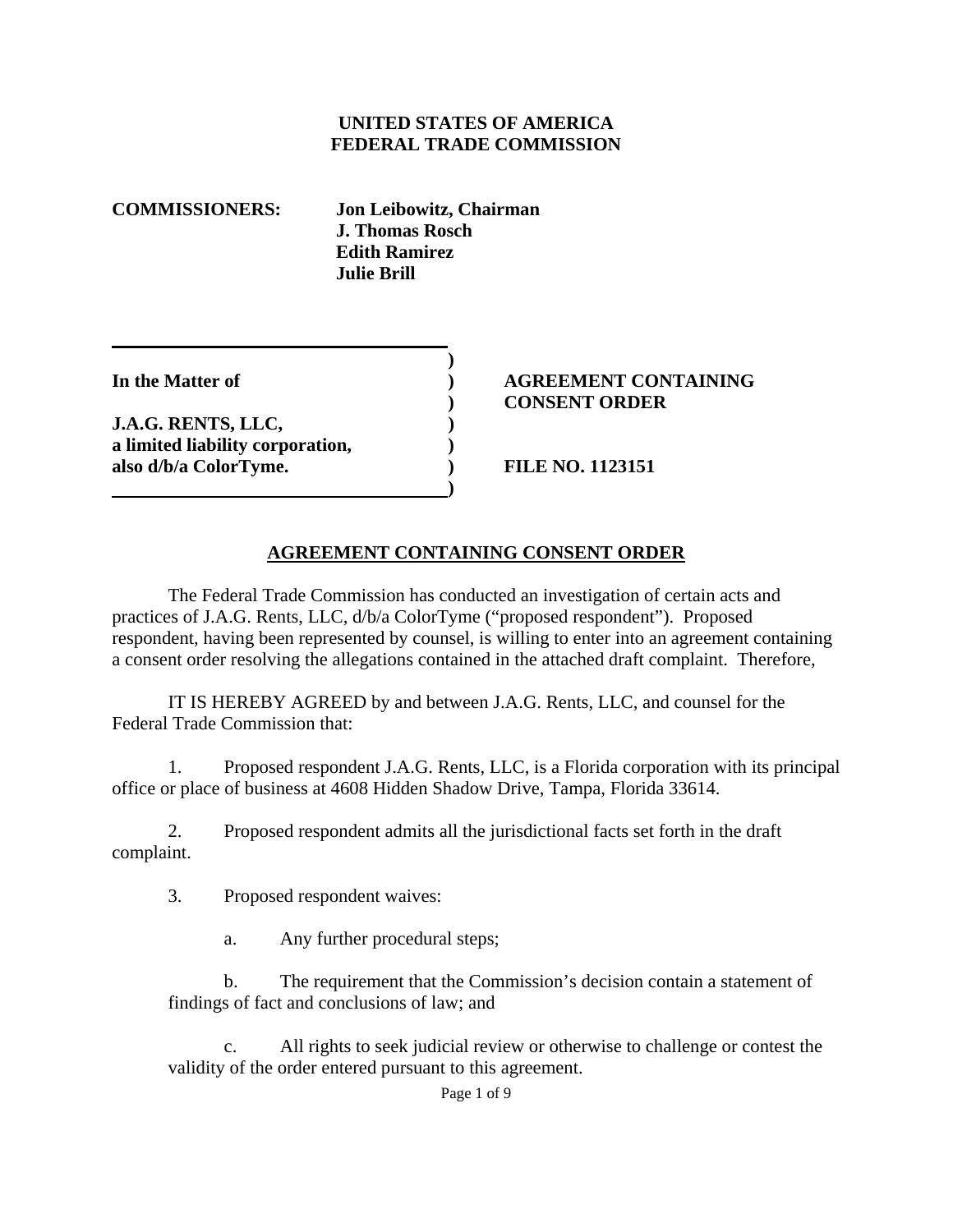4. This agreement shall not become part of the public record of the proceeding unless and until it is accepted by the Commission. If this agreement is accepted by the Commission, it, together with the draft complaint, will be placed on the public record for a period of thirty (30) days and information about it publicly released. The Commission thereafter may either withdraw its acceptance of this agreement and so notify proposed respondent, in which event it will take such action as it may consider appropriate, or issue and serve its complaint (in such form as the circumstances may require) and decision in disposition of the proceeding.

5. This agreement is for settlement purposes only and does not constitute an admission by proposed respondent that the law has been violated as alleged in the draft complaint, or that the facts as alleged in the draft complaint, other than the jurisdictional facts, are true.

6. This agreement contemplates that, if it is accepted by the Commission, and if such acceptance is not subsequently withdrawn by the Commission pursuant to the provisions of Section 2.34 of the Commission's Rules, the Commission may, without further notice to proposed respondent, (1) issue its complaint corresponding in form and substance with the attached draft complaint and its decision containing the following order in disposition of the proceeding, and (2) make information about it public. When so entered, the order shall have the same force and effect and may be altered, modified, or set aside in the same manner and within the same time provided by statute for other orders. The order shall become final upon service. Delivery of the complaint and the decision and order to proposed respondent's address as stated in this agreement by any means specified in Section 4.4(a) of the Commission's Rules shall constitute service. Proposed respondent waives any rights it may have to any other means of service. The complaint may be used in construing the terms of the order, and no agreement, understanding, representation, or interpretation not contained in the order or the agreement may be used to vary or contradict the terms of the order.

7. Proposed respondent has read the draft complaint and consent order. Proposed respondent understands that it may be liable for civil penalties in the amount provided by law and other appropriate relief for each violation of the order after it becomes final.

# **ORDER**

# **DEFINITIONS**

For purposes of this order, the following definitions shall apply:

1. Unless otherwise specified, "respondent" shall mean J.A.G. Rents, LLC, and its successors and assigns.

2. "Commerce" shall be defined as it is defined in Section 4 of the Federal Trade Commission Act, 15 U.S.C. § 44.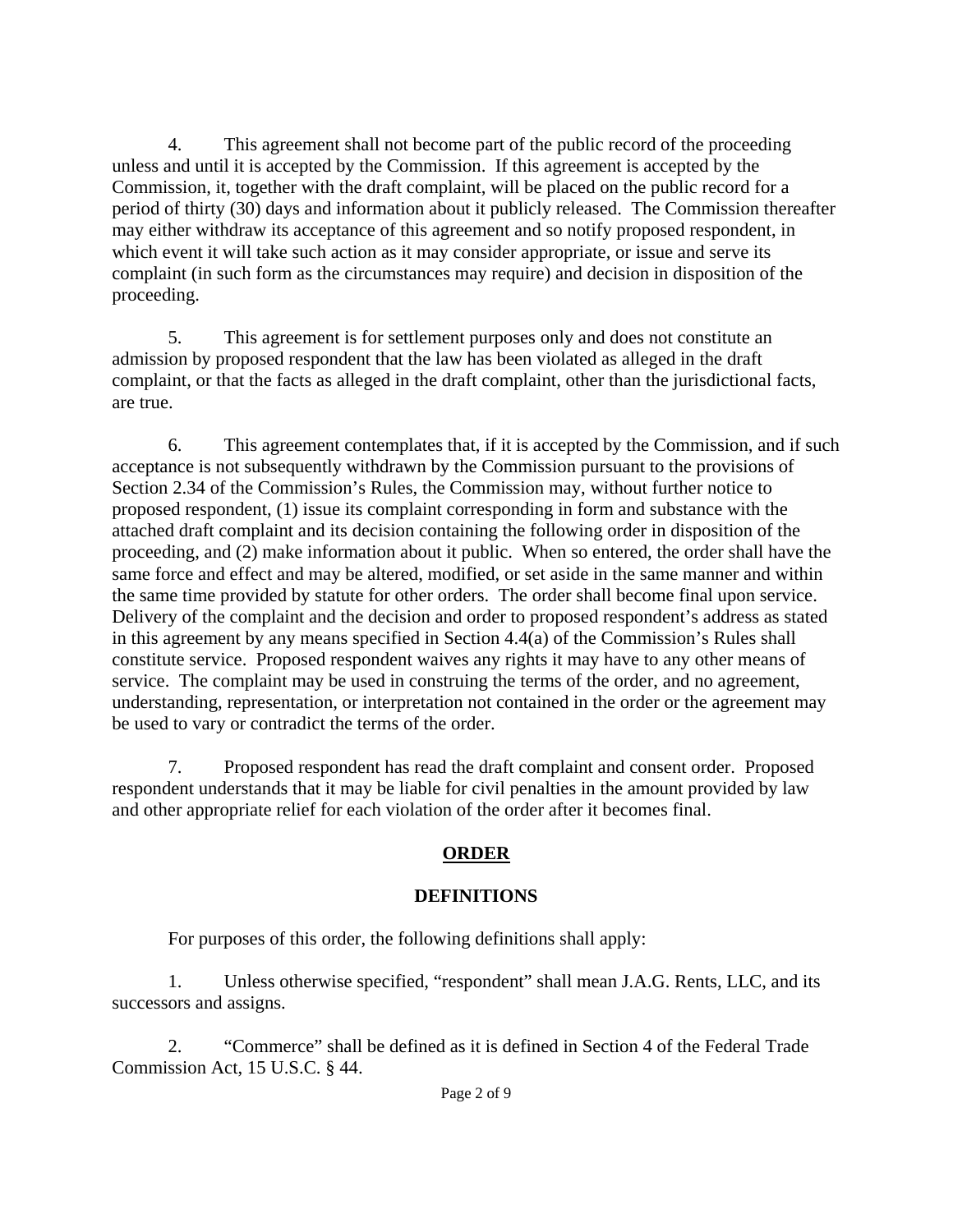3. "Computer" shall mean any desktop or laptop computer, handheld device, tablet, telephone, or other electronic product or device that has a platform on which to download, install, or run any software program, code, script, or other content.

4. "Clear(ly) and prominent(ly)" shall mean:

a. In textual communications (e.g., printed publications or words displayed on the screen of a computer or mobile device), the required disclosures are of a type, size, and location sufficiently noticeable for an ordinary consumer to read and comprehend them, in print that contrasts highly with the background on which they appear;

b. In communications disseminated orally or through audible means (e.g., radio or streaming audio), the required disclosures are delivered in a volume and cadence sufficient for an ordinary consumer to hear and comprehend them;

c. In communications disseminated through video means (e.g., television or streaming video), the required disclosures are in writing in a form consistent with subpart (a) of this definition and shall appear on the screen for a duration sufficient for an ordinary consumer to read and comprehend them, and in the same language as the predominant language that is used in the communication;

d. In communications made through interactive media, such as the Internet, online services, and software, the required disclosures are unavoidable and presented in a form consistent with subpart (a) of this definition, in addition to any audio or video presentation of them; and

e. In all instances, the required disclosures are presented in an understandable language and syntax; in the same language as the predominant language that is used in the communication; and include nothing contrary to, inconsistent with, or in mitigation of any statement contained within the disclosure or within any document linked to or referenced therein.

5. "Geophysical location tracking technology" shall mean any hardware, software, or application utilized in conjunction with a computer that collects and reports data or information that identifies the precise geophysical location of the computer. Geophysical location tracking technologies include, for these purposes, technologies that report: the GPS coordinates of a computer; the WiFi signals available to or actually used by a computer to access the Internet; the telecommunication towers or connections available to or actually used by a computer; the processing of any such reported data through geolocation lookup services; or any information derived from any combination of the foregoing.

6. "Monitoring technology" shall mean any hardware, software, or application utilized in conjunction with a computer that can cause the computer to (1) capture, monitor, or record, and (2) report information about user activities by: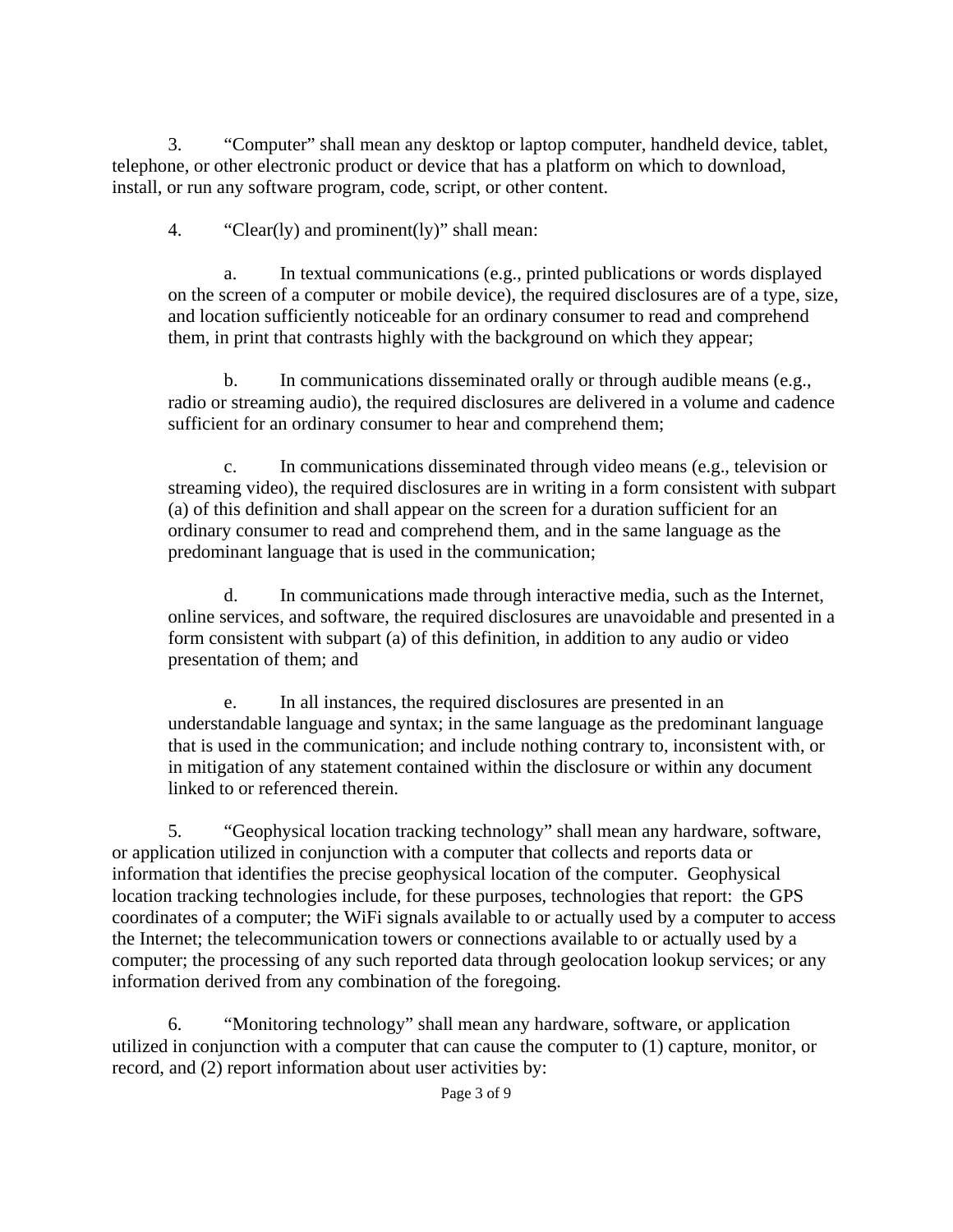a. Recording keystrokes, clicks, or other user-generated actions;

b. Capturing screenshots of the information displayed on a computer monitor or screen; or

c. Activating the camera or microphone function of a computer to take photographs or record audio or visual content through the computer's webcam or microphone.

7. "Covered rent-to-own transaction" shall mean any transaction where a consumer enters into an agreement for the purchase or rental of a computer and the consumer's contract or rental agreement provides for payments over time and an option to purchase the computer.

# **INJUNCTION**

# **I. MONITORING TECHNOLOGY PROHIBITED**

**IT IS HEREBY ORDERED** that respondent, directly or through any corporation, partnership, subsidiary, division, trade name, or other device, and its officers, agents, servants, employees, and all persons or entities in active concert or participation with it who receive actual notice of this order, by personal service or otherwise, in connection with any covered rent-toown transaction, are hereby permanently restrained and enjoined from using any monitoring technology to gather information or data from any computer rented to a consumer.

## **II. USE OF TRACKING TECHNOLOGY LIMITED**

**IT IS FURTHER ORDERED** that respondent, directly or through any corporation, partnership, subsidiary, division, trade name, or other device, and its officers, agents, servants, employees, and all persons or entities in active concert or participation with it who receive actual notice of this order, by personal service or otherwise, in connection with any covered rent-toown transaction, are hereby permanently restrained and enjoined from:

A. Gathering any information or data from any computer via any geophysical location tracking technology without providing clear and prominent notice to the computer user at the time the computer is rented and immediately prior to each use of the geophysical location tracking technology, and also obtaining affirmative express consent from the computer's renter at the time the computer is rented;

B. Installing or activating on rented computers geophysical location tracking technology where that technology does not provide clear and prominent notice to the computer user immediately prior to each use of the geophysical location tracking technology; and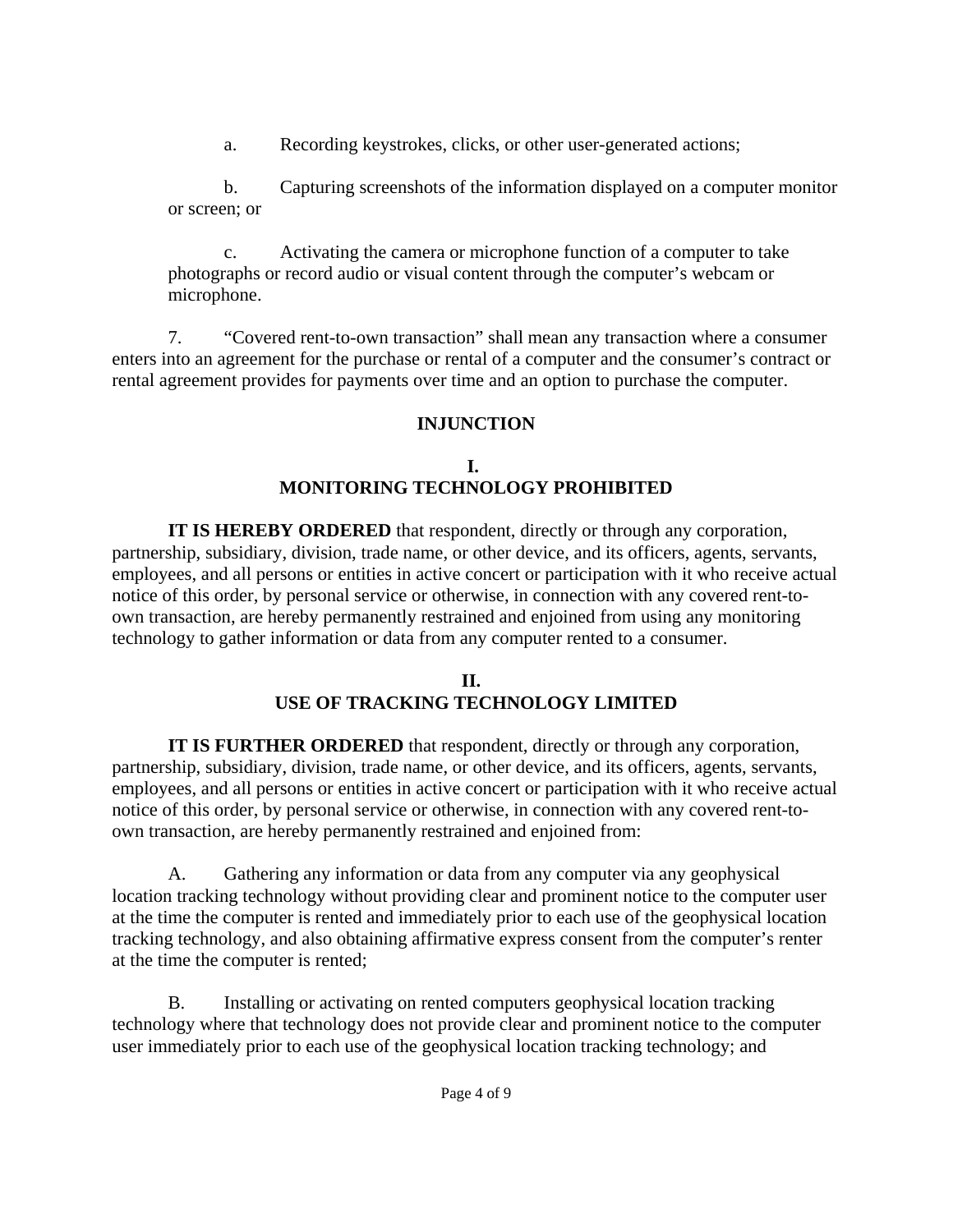C. Failing to provide clear and prominent notice to computer users and obtaining affirmative express consent from computer renters, as required in subpart A, above, by the following means:

1. Clear and Prominent Notice: respondent shall provide a clear and prominent notice to the user, separate and apart from any "privacy policy," "data use policy," "terms of service," "end-user license agreement," "lease agreement," or other similar document, that discloses (1) that geophysical location tracking technology is installed and/or currently running on the computer; (2) the types of user activity or conduct that is being captured by such technology; (3) the identities or specific categories of entities with whom any data or information that is collected will be shared or otherwise provided; (4) the purpose(s) for the collection, use, or sharing of such data or information; and (5) where and how the user can contact someone for additional information.

2. Affirmative Express Consent: respondent shall obtain affirmative express consent by giving the computer renter an equally clear and prominent choice to either agree or not agree to any geophysical location tracking technology, and neither option may be highlighted or preselected as a default setting. Activation of any geophysical location tracking technology must not proceed until the computer's renter provides affirmative express consent. Notwithstanding the foregoing, nothing in this Section shall require respondent to rent a computer to a user who declines to allow installation or activation of any geophysical tracking technology.

3. Icons: respondent shall provide that the activation of any geophysical location tracking technology be accompanied by the installation of a clear and prominent icon on the computer on which the technology is installed, such as on the desktop and in the desktop system tray of the computer. Clicking on the icon must clearly and prominently disclose: (1) that geophysical location tracking technology is installed and currently running on the computer; (2) the types of user activity or conduct that is being captured by such technology; (3) the identities or specific categories of entities with whom any data or information that is collected will be shared or otherwise provided; (4) the purpose(s) for the collection, use, or sharing of such data or information; and (5) where and how the user can contact someone for additional information.

*Provided that* respondent may suspend the notice requirements of this Part and activate geophysical location tracking technology if a) the renter reports that the computer has been stolen or respondent otherwise has a reasonable basis to believe that the computer has been stolen, and b) either the renter or respondent has filed a police report stating that the computer has been stolen. Provided further that respondent shall retain documents establishing (a) and (b). For purposes of this Order, "filing of a police report" means the filing of the renter's or respondent's complaint with the police department in any form recognized in the jurisdiction.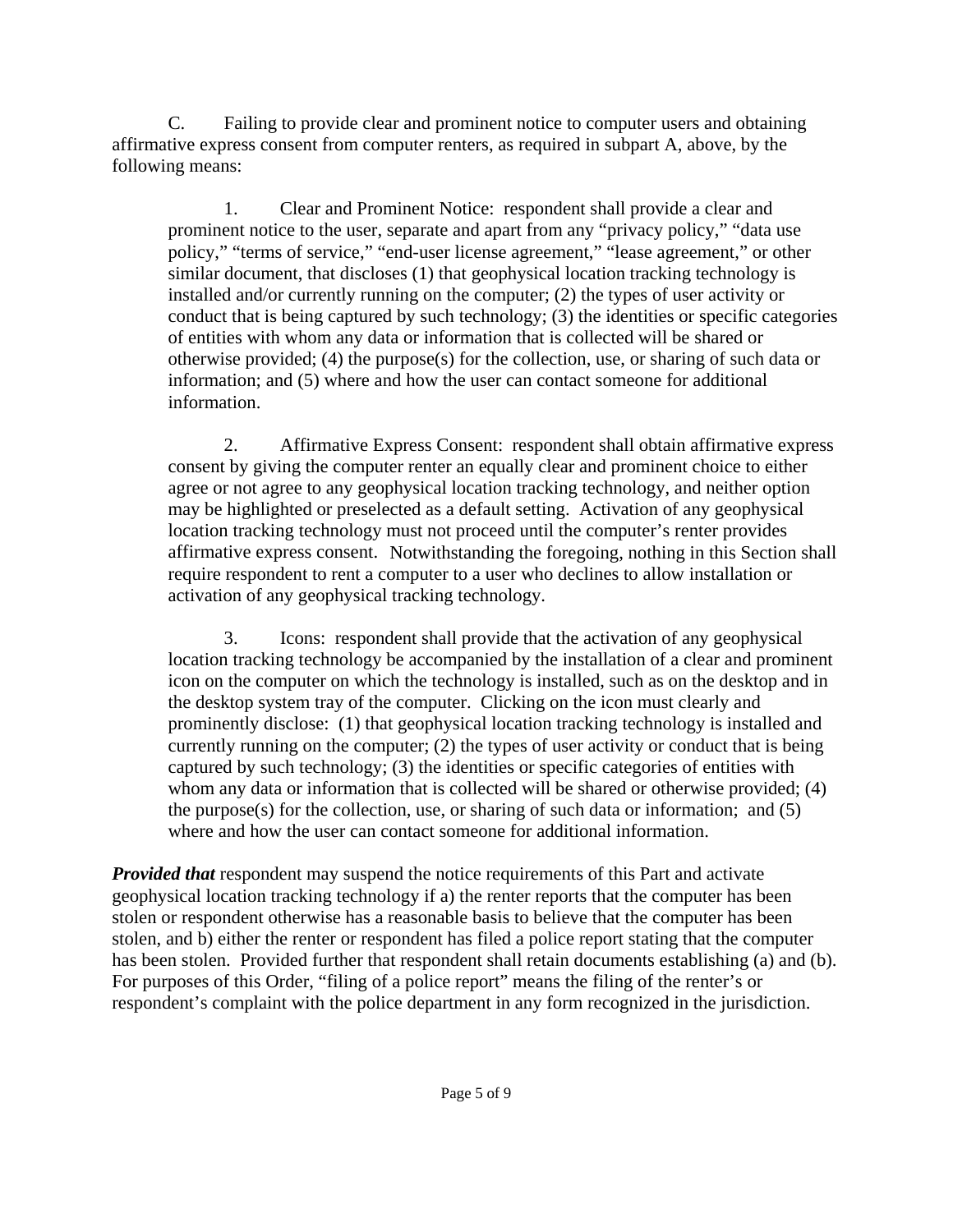### **III. NO DECEPTIVE GATHERING OF CONSUMER INFORMATION**

**IT IS FURTHER ORDERED** that respondent, directly or through any corporation, partnership, subsidiary, division, trade name, or other device, and its officers, agents, servants, employees, and all persons or entities in active concert or participation with it who receive actual notice of this order, by personal service or otherwise, in connection with any covered rent-toown transaction, are hereby permanently restrained and enjoined from making or causing to be made any false representation or depiction in any notice, prompt screen, or other software application appearing on the screen of any computer that results in gathering information from or about a consumer, including without limitation location information.

### **IV. NO USE OF IMPROPERLY OBTAINED INFORMATION IN COLLECTIONS**

**IT IS FURTHER ORDERED** that respondent, directly or through any corporation, partnership, subsidiary, division, trade name, or other device, and its officers, agents, servants, employees, and all persons or entities in active concert or participation with it who receive actual notice of this order, by personal service or otherwise, are hereby permanently restrained and enjoined from using, in connection with collecting or attempting to collect a debt, money, or property pursuant to a covered rent-to-own transaction, any information or data obtained in a manner that does not comply with Parts I, II, and III of this Order.

# **V. PROTECTION OF DATA**

**IT IS FURTHER ORDERED** that respondent, directly or through any corporation, partnership, subsidiary, division, trade name, or other device, and its officers, agents, servants, employees, and all persons or entities in active concert or participation with it who receive actual notice of this order, by personal service or otherwise, shall:

A. Delete or destroy all user data previously gathered using any monitoring or geophysical location tracking technology that does not comply with Parts I, II, and III of this Order; and

B. Transfer data or information gathered by any monitoring or geophysical location tracking technology from the computer upon which the technology is installed to respondent's server(s), and from the respondent's server(s) to any other computers or servers only if the information collected is rendered unreadable, unusable, or indecipherable during transmission.

### **VI. NO MISREPRESENTATIONS ABOUT PRIVACY**

**IT IS FURTHER ORDERED** that respondent, directly or through any corporation, partnership, subsidiary, division, trade name, or other device, and its officers, agents, servants,

Page 6 of 9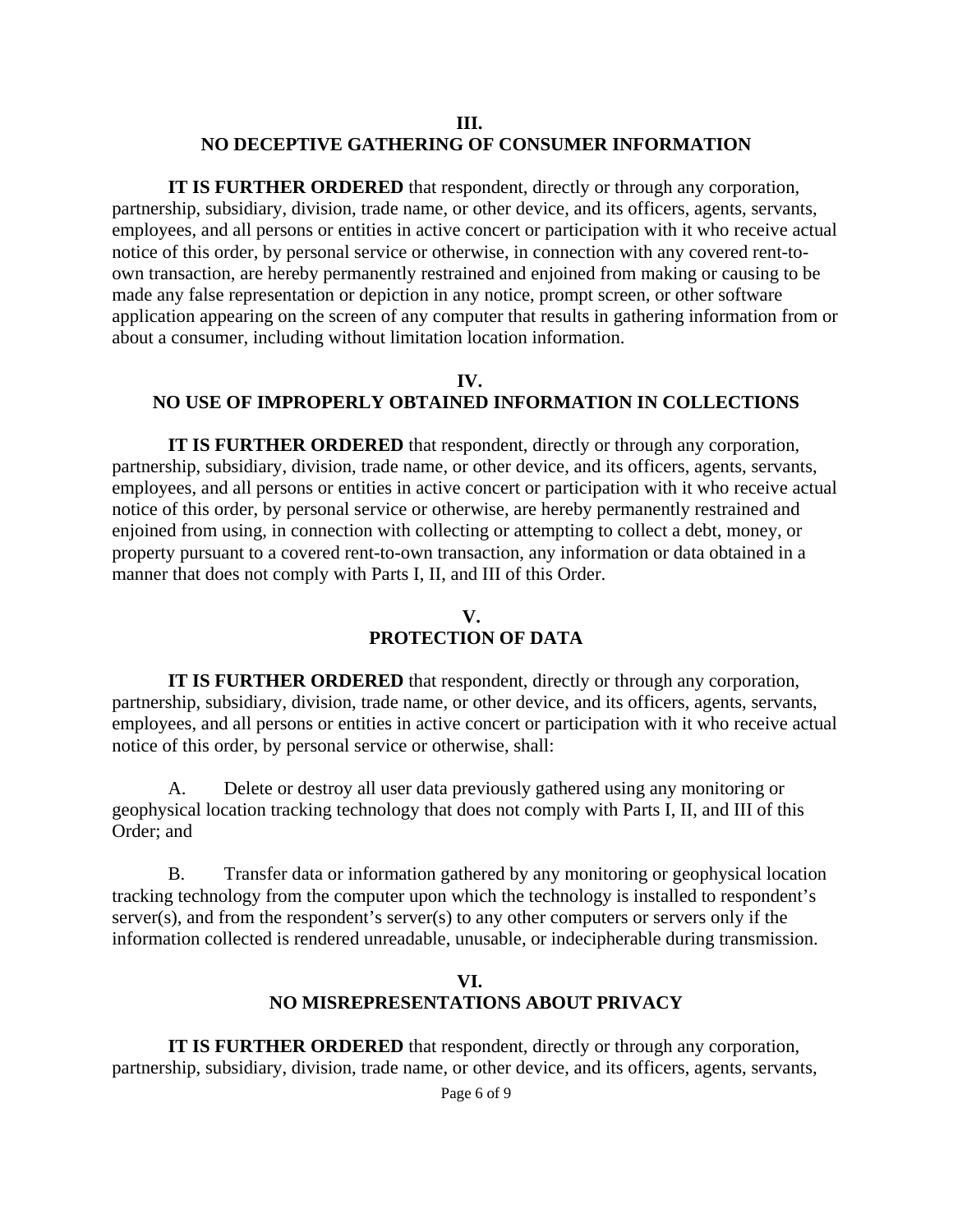employees, and all persons or entities in active concert or participation with it who receive actual notice of this order, by personal service or otherwise, in connection with any covered rent-toown transaction shall not misrepresent, in any manner, expressly or by implication, the extent to which respondent maintains and protects the security, privacy, or confidentiality of any personal information collected from or about consumers.

#### **VII. DISTRIBUTION OF ORDER**

**IT IS FURTHER ORDERED** that respondent must deliver a copy of this order to all current and future principals, officers, directors, and managers who have responsibilities related to the subject matter of this order. Delivery must occur within seven days after the date of service of the order for current personnel. For new personnel, delivery must occur before they assume their responsibilities. From each individual to whom respondent delivers a copy of this Order, respondent must obtain a signed and dated acknowledgment of receipt of this Order, with any electronic signatures complying with the requirements of the E-Sign Act, 15 U.S.C. § 7001 et seq.

### **VIII. COMPLIANCE REPORTING**

### **IT IS FURTHER ORDERED** that:

A. Respondent, and its successors and assigns, shall, within sixty (60) days after the date of service of this order, and at such other times as the Commission may require, file with the Commission a true and accurate report, in writing, setting forth in detail the manner and form in which they have complied with this order. Within ten (10) days of receipt of written notice from a representative of the Commission, respondent shall submit additional true and accurate written reports.

B. Respondent, and its successors and assigns, shall notify the Commission at least thirty (30) days prior to any change in the corporation that may affect compliance obligations arising under this order, including, but not limited to, dissolution, assignment, sale, merger, or other action that would result in the emergence of a successor corporation; the creation or dissolution of a subsidiary, parent, or related entity that engages in any acts or practices subject to this order; the proposed filing of a bankruptcy petition; or a change in the corporate name or address. Provided, however, that, with respect to any proposed change in the corporation about which respondent learns less than thirty (30) days prior to the date such action is to take place, the respondent shall notify the Commission as soon as is practicable after obtaining such knowledge.

C. Unless otherwise directed by a representative of the Commission, all notices required by this Part shall be sent by overnight courier (not the U.S. Postal Service) to the Associate Director for Enforcement, Bureau of Consumer Protection, Federal Trade Commission, 600 Pennsylvania Avenue NW, Washington, DC 20580, with the subject line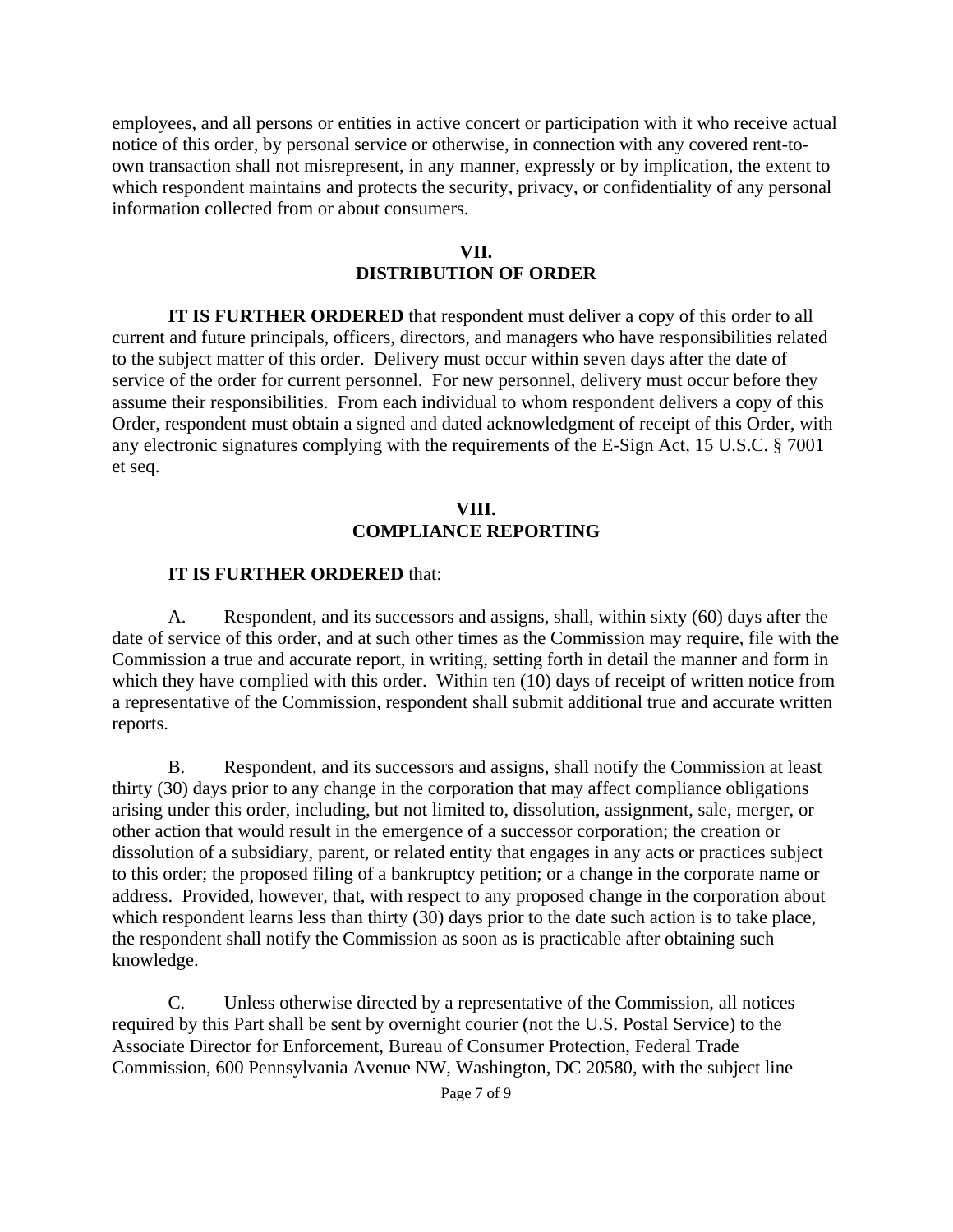J.A.G. Rents, LLC, File No. 1123151. *Provided, however*; that, in lieu of overnight courier, notices may be sent by first class mail, but only if an electronic version of each such notice is contemporaneously sent to the Commission at DEbrief@ftc.gov.

# **IX. RECORDKEPING**

**IT IS FURTHER ORDERED** that respondent shall, for five (5) years after the last date of any act or practice covered by Parts I – VI of this Order, maintain and upon reasonable notice make available to the Federal Trade Commission for inspection and copying, any documents, whether prepared by or on behalf of respondent, that:

A. Comprise or relate to complaints or inquiries, whether received directly, indirectly, or through any third party, concerning any monitoring or geophysical tracking technologies sold, licensed, or otherwise provided to any third party, and any responses to those complaints or inquiries;

B. Are reasonably necessary to demonstrate full compliance with each provision of this order, including but not limited to, all documents obtained, created, generated, or which in any way relate to the requirements, provisions, or terms of this order, and all reports submitted to the Commission pursuant to this order;

C. Contradict, qualify, or call into question respondent's compliance with this order;

D. Acknowledge receipt of this order obtained pursuant to Part VII.

or

## **X. TERMINATION OF ORDER**

This order will terminate on June 1, 2032, or twenty (20) years from the most recent date that the United States or the Federal Trade Commission files a complaint (with or without an accompanying consent decree) in federal court alleging any violation of the order, whichever comes later; provided, however, that the filing of such a complaint will not affect the duration of:

- A. Any Part in this order that terminates in less than twenty (20) years;
- B. This order's application to any respondent that is not named as a defendant in such complaint; and

C. This order if such complaint is filed after the order has terminated pursuant to this Part.

*Provided, further*, that if such complaint is dismissed or a federal court rules that respondents did not violate any provision of the order, and the dismissal or ruling is either not appealed or upheld